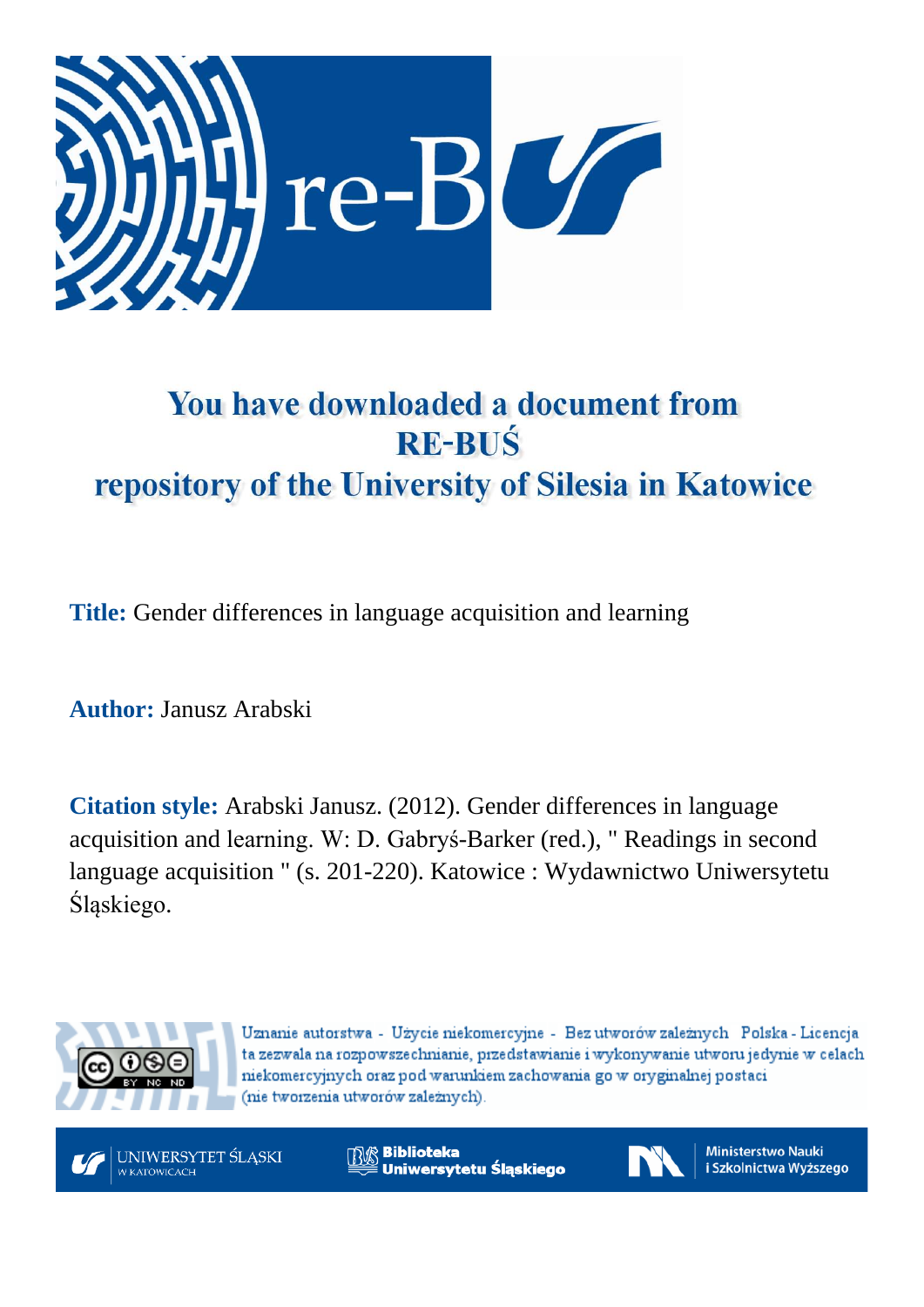#### CHAPTER 9

# Gender differences in language acquisition and learning

Janusz Arabski

#### 9.1 INTRODUCTION

There is a lot of evidence showing that females outperform males in various language skills, in different aspects of language use, in foreign language learning and second language acquisition. In this chapter we would like to present traditional views on the subject and confront them with the new opinions and methods concerning research, as well as studies on gender differences in language acquisition and language learning.

The studies on language and gender are conducted from the following three perspectives:

- 1. How is gender represented in language?
- 2. What are the differences between the language of males and females and what language is used when we address men and what language is used when addressing women?
- 3. What are the differences in language aptitude between males and females; who acquires first language and learns foreign language better and faster?

Representation of gender in a given language reflects the traditional attitudes of its speakers passed on from generation to generation. In every language males are represented in a more positive way than females (Karwatowska and Szpyra-Kozłowska 2005: 14). In Polish, e.g. most words for positions or professions have only masculine forms like *szofer*, *górnik* or *dziekan*. In English similarly *congressman*, and many other names with the morpheme -*man* do not have feminine counterparts. There is of course a new tendency to coin neuter forms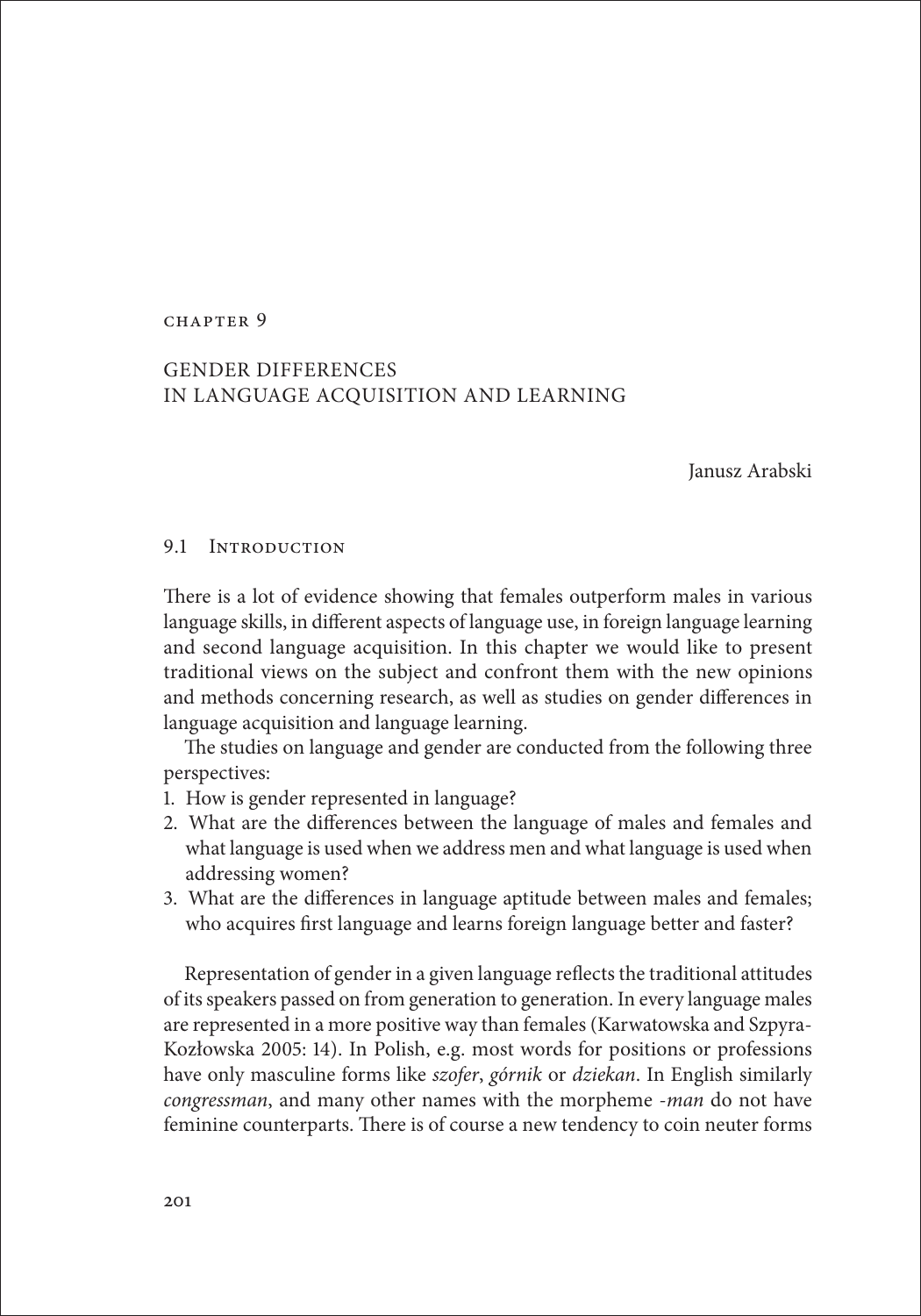in English, e.g. *chairperson* (instead of *chairman*), and feminine ones in Polish, e.g. *ministra* for a lady minister.

Certain occupations or features are associated with a given gender. In Polish *męski* has a positive meaning – *męski charakter*, *męska decyzja* – and the adjective denoting female provides negative connotations: *babskie gadanie*, *babska ciekawość; chłopski rozum* but *babska logika*. In English, as in Polish, certain professions or positions are associated with a given gender. *Professor* and *doctor* with a man, and *singer* with a woman. *Killer*, *robber*, *criminal*, and *jerk* are associated with men. *Genius* is always masculine.

Our concern here is point 2 and 3 above. We are going to present the results of studies concerning the differences between language of males and females and then discuss those differences in the context of acquisition and learning. This presentation includes the findings of our earlier publications (Arabski 1999, 2009, 2012).

# 9.2 Gender vs language use

# *9.2.1 Defining gender*

Gender is understood here as a social construct, something we learn throughout our whole life. People are not strictly masculine or feminine; in fact we are a combination of many characteristics that could be considered as either, or both, masculine and feminine. Gender is not something we are, but something we do. Sex, by contrast, is biologically based and is related to genes, hormones and anatomy.

# *9.2.2 Differences between female and male language (an overview of studies)*

Females are traditionally known to use different language than males. The cognitive differences between males and females and different social roles which they have played result in their verbal abilities and the language they use. Language and gender studies can be traced back to the 1920s when the first piece in linguistics regarding "women's language" was published by Otto Jespersen. He described women's vocabulary as less extensive, and attributed more genius and greater variability to men. According to him females' speech was just a deviant form of the average male speaking patterns. In other words, women's speech was held to be deficient when compared with the male "norm". His claims are undoubtedly grounded in the prevailing gender ideologies of his time.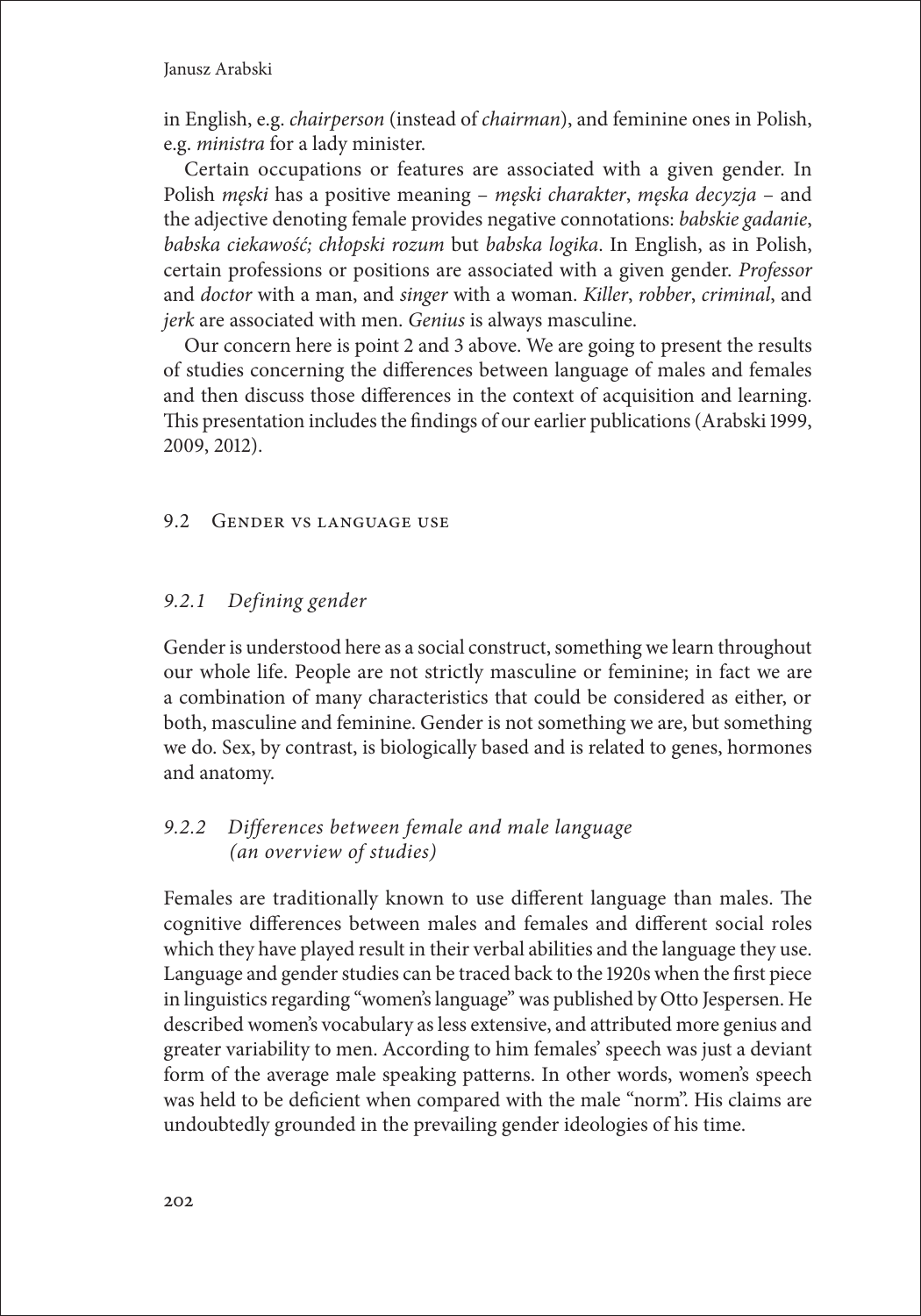A new approach and opinions are represented by Robin Lakoff (1973), who also considered women's speech as weak in comparison with men. She argued that gender inequity in women's use of language stemmed not from inherent biological or mental deficiency but rather from their marginalization in society. In other words, females' language was deficient because their position in society was so.

According to Lakoff, females:

- Hedge: using phrases like "sort of," "kind of," "it seems like," etc.
- Use (super)polite forms: "Would you mind...," "I'd appreciate it if...," "...if you don't mind."
- Use tag questions: "You're going to dinner, aren't you?"
- Speak in italics: using intonational emphasis equal to underlining words *so*, *very*, *quite*.
- Use empty adjectives: *divine*, *lovely*, *adorable*, etc.
- Use hypercorrect grammar and pronunciation, English prestige grammar and clear enunciation.
- Use direct quotation: men paraphrase more often.
- Have a special lexicon: women use more words for things like colours, men for sports.
- Use question intonation in declarative statements: women make declarative statements into questions by raising the pitch of their voice at the end of a statement, expressing uncertainty.
- Use *wh* imperatives: (such as, "Why don't you watch this film?")
- Speak less frequently.
- Overuse qualifiers: (for example: "I think that…")
- Apologize more: (for instance, "I'm sorry, but I think that…")
- Use modal constructions: (such as *can*, *would*, *should*, *ought* "Should we turn up the heat?")
- Avoid coarse language or expletives.
- Use indirect commands and requests: (for example, "My, isn't it cold in here?" – really a request to turn the heat on or close a window).
- Use more intensifiers: especially *so* and *very* (for instance, "I'm *so* glad you came!", "He is *very* nice!")
- Women don't tell jokes (Jenkins, 1986; Painter, 1980).

Coates (1993) describes the ways in which women and men differ in their sense of what is **appropriate** for them as speakers (communicative competence). She has surveyed many works that have been done in this area and her findings are as follows (Coates: 1993: 106–140):

• In mixed sex conversations men interrupt more and use more overlaps, indicating a lack of understanding or interest. Men tend to violate turn-taking rules in conversation and try to dominate it. Silence is used by men to keep up their dominance.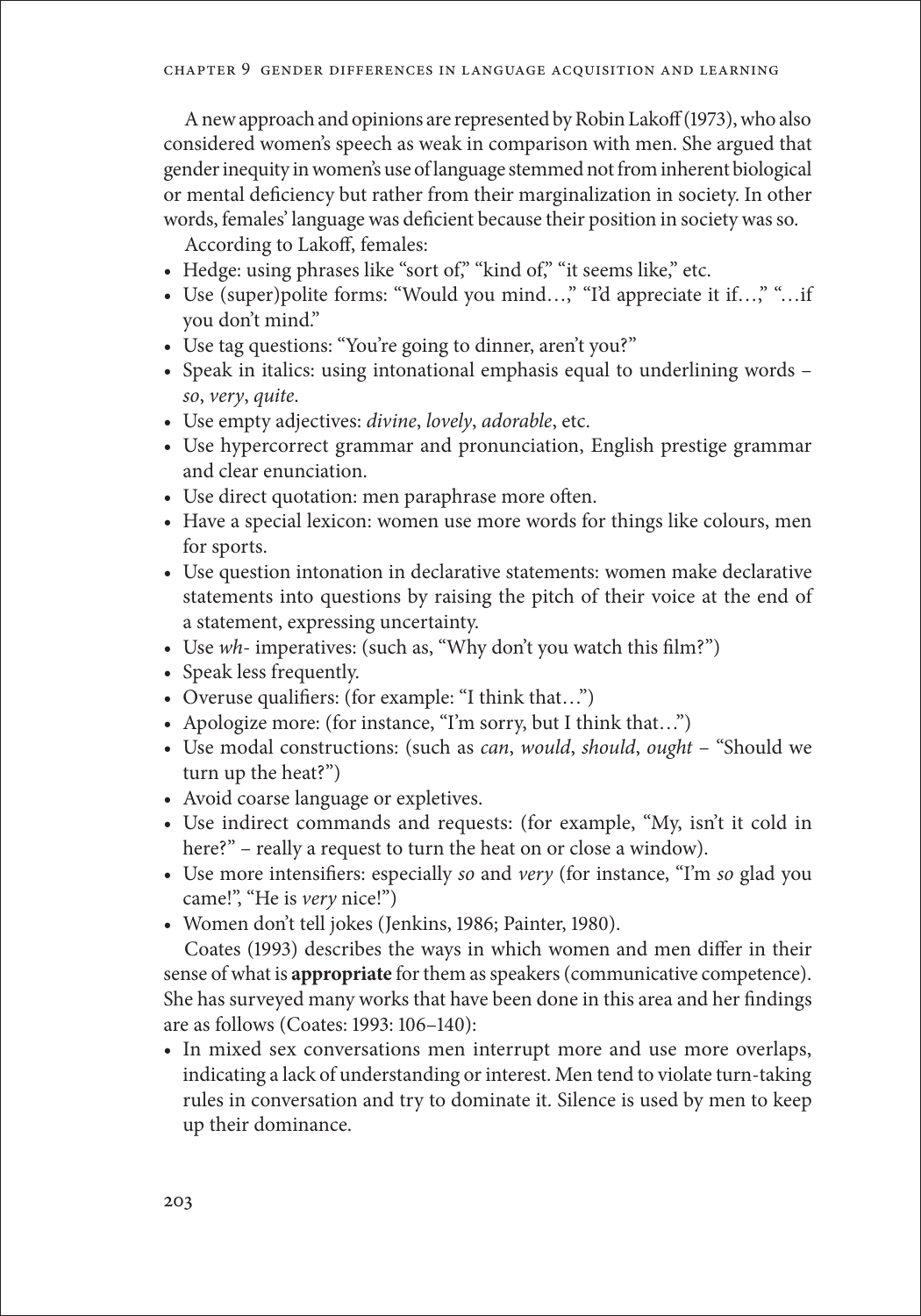- Contrary to myth, men have been shown to talk more than women in social settings. The evidence is that women and men tend to discuss different topics. Women choose topics such as children and personal relationships and men prefer to talk about sport, politics and cars.
- Women's speech is often described as "tentative" and this is linked to the claim that they use more **hedges** – linguistic forms such as *I think, I'm sure, sort of* and *perhaps.*
- Women use questions and tag-questions more often than men to keep conversation going.
- While giving directives women phrase them as proposals for joint action, e.g. *well, let's make that our plan*, while men prefer to use aggravated forms, such as imperatives.
- Men are reported to use swear words, taboo language, and non-standard grammar more often than women.
- Women give and receive more compliments than men.
- Women's speech is more collaborative than competitive in style. Men's speech shows reverse tendencies.

One of the interpretations of the differences between genders in language use is the isolation of women, who traditionally stayed at home and did not have language contacts as intensely as working men did. Chambers (1995) gives a lot of examples of isolation or mobility which are responsible for variants among contiguous social groups in contemporary Western society. Mobility is responsible for language change and isolation for the preservation of traditional forms, e.g. dialects which have survived in complete isolation.

Another sociolinguistic explanation of the linguistic differences between men and women in the New York area studied by Labov (1972: 301–304) is "a special sensitivity" represented by women. It is women who assist the language acquisition of their children most directly and who therefore are more sensitive to language use. He also claims that women of the same area speak with "hypercorrection" (Labov 1966).

According to Trudgill (1972: 182–183):

Women in our society are more status-conscious than men, generally speaking, and are therefore more aware of the social significance of linguistic variables. There are two possible reasons for this:

(i) The social position of women in our society is less secure than that of men, and, usually, subordinate to that of men. It may be, therefore, that is more necessary for women to secure and signal their social status linguistically and in other ways, and they may for this reason be more aware of the importance of this type of signal. (This will be particularly true of women who are not working.)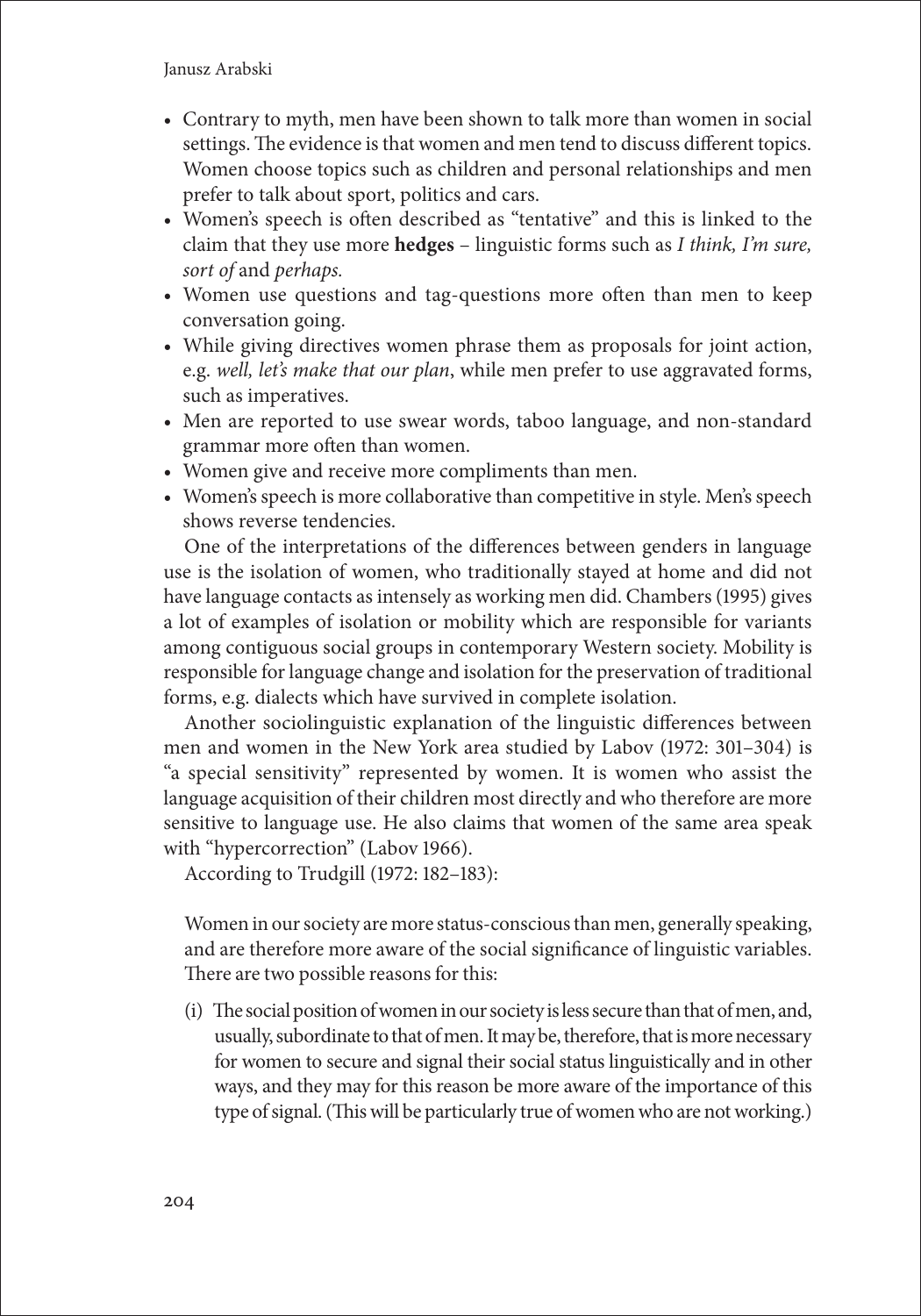#### CHAPTER 9 Gender differences in language acquisition and learning

(ii) Men in our society can be rated socially by their occupation, their earning power, and perhaps by their other abilities – in other words by what they *do*. For the most part, however, this is not possible for women. It may be, therefore, that they have instead to be rated on how they *appear*. Since they are not rated by their occupations or by their occupational success, other signals of status, including speech, are correspondingly more important.

According to (Chambers 1995: 133), the interpretation of hypercorretion and face-saving is that women compensate in this way for shortcomings of a social nature. The empirical evidence shows women to be better performers in the whole spectrum of sociolinguistic situations, i.e. linguistic variants and repertoire. Besides, women also show an advantage over men in fluency, speaking sentence complexity, analogy, and listening comprehension of written and spoken texts (Maccoby and Jacklin 1974: 75–85). This results then in their sociolinguistic superiority.

A more sophisticated typology is offered by Deborah Tannen (1990) who presents male and female language characteristics in a series of six contrasts. These are:

- status vs support
- independence vs intimacy
- advice vs understanding
- information vs feelings
- orders vs proposals
- conflict vs compromise.

## **Status vs support**

Men see the world as a place where speech is used to build status. Women, in contrast, perceive the world as a network of social connections and try to find consensus rather than triumph.

## **Independence vs intimacy**

Women seem to think in terms of closeness and support; they are concerned with an attempt to gain and preserve intimacy. By contrast men, who are concerned with status, tend to focus more on independence.

## **Advice vs understanding**

Women seek sympathy and comfort for their problems, while men will automatically look for a solution to the problem.

## **Information vs feelings**

Men's conversation is message orientated, based upon communicating information. For women, conversation is much more important for building relationships and maintaining social links. Men seem to focus on the brevity of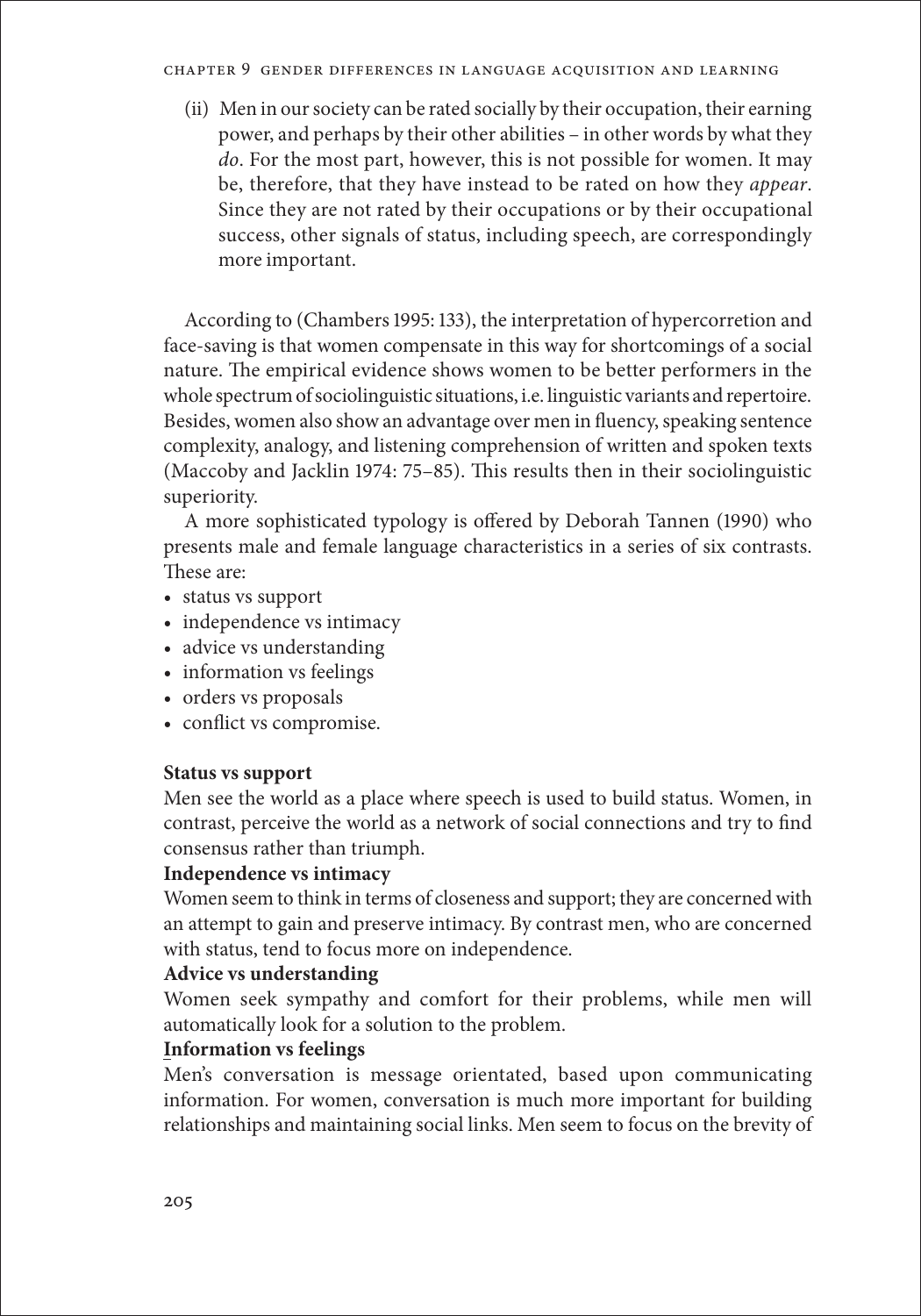speech and the aspect of exchanging information, while women value sharing of emotion and commenting on feelings.

# **Orders vs proposals**

Men prefer to hear and use direct imperatives, like *close the door*, *switch on the light*. Women, by contrast, prefer to use indirect and superpolite forms, for instance *let's*, *would you mind if…?*

# **Conflict vs compromise**

Women are more likely to avoid fights and conflicts by refusing to oppose, even if they do not get what they expected. Men seem to be much more prepared to argue their preferences even at the risk of conflict.

The differences can be summarized as follows:

Women:

- Establish intimacy and community
- Talk too much
- Speak in private contexts
- Build relations
- Overlap.
- Speak symmetrically

Men:

- Establish status and power
- Get more air time
- Speak in public
- Negotiate status/avoid failure
- Speak one at a time
- Speak asymmetrically.

The large body of literature on sex differences in verbal ability conveys the opinion that females are better in this respect than males and that they outperform males in many language functions. This includes language acquisition.

# *9.2.3 Biological and cognitive gender differences in language abilities*

The differences between the genders resulting in language abilities including better acquisition could also be caused by biological and cognitive differences. Females have more bilateral brains than males. This means that they use both hemispheres when undertaking certain cognitive tasks. Many studies suggest that the *corpus callosum*, the thick bundle of nerves that allows the right half of the brain to communicate with the left, is relatively larger in women than in men. If size really corresponds to function, the better communication between the hemispheres might explain women's greater ability to read and express emotional clues. In men the functional division between the left and the right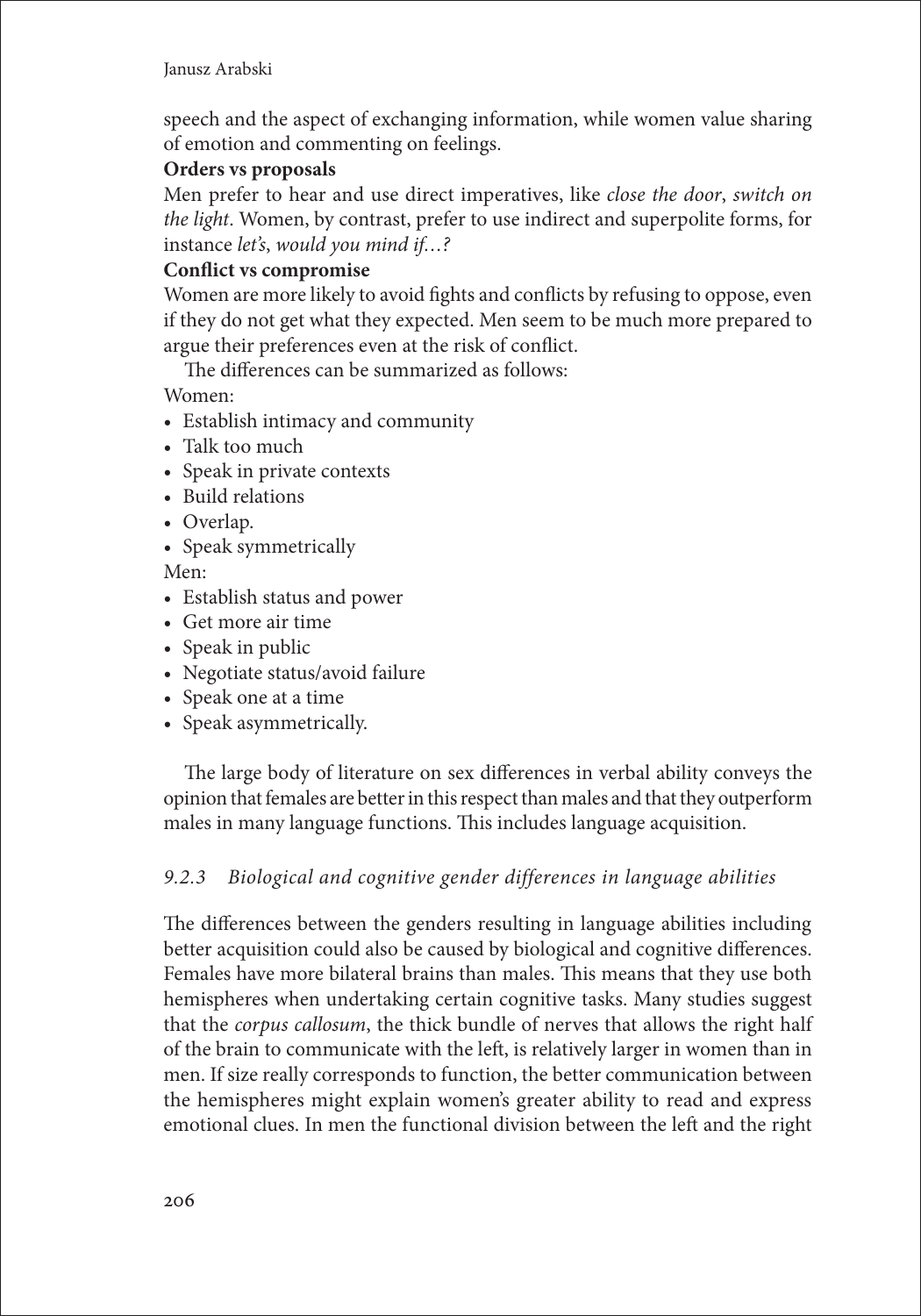hemispheres is more clearly defined and the hemispheres are connected by a smaller number of nerves. The flow of information between the emotional side of the brain and the verbal one is possibly more restricted and men thus find it more difficult to express their emotions.

Specialists speculate that the greater communication between the two sides of the brain could impair women's performance on certain visual-spatial tasks. For example, the ability to tell directions on a map without rotating it appears to be weaker in women, whose brains try to control the process by two hemispheres, while men restrict the process to the right hemisphere.

As far as verbal fluency is concerned, women's superiority may be explained by the fact that they have a greater capacity than men to integrate information from the emotional and spatial side of the brain with that from the verbal side. Female speech appears to be enhanced by input from various cerebral regions, especially those that control vision and feelings. This greater access to the brain's imagery may help explain why girls often begin speaking earlier than boys and develop a larger vocabulary. It has to be mentioned, though, that boys often catch up with their female peers in secondary school and some of them are better at verbal tasks.

The spatial, mathematical/quantitative and linguistic categories of intellectual abilities are the three ability factors in which sex differences are most frequently reported. Baker, as noted by Halpern (1992: 62), discusses numerous sex differences in each of the sensory systems. She documents that in hearing, for example, females are better at detecting pure tones (tones of one frequency) during childhood and later. As far as vision is concerned, males under the age of forty have better dynamic visual acuity (ability to detect small movements in the visual field). She also mentions sex differences in taste, in touch and in perception ranging from binaural beats (an auditory phenomenon) to visual acuity.

Halpern (1992: 66) reviews a number of studies done on age trends in verbal abilities. The general findings of the research done among English speaking children are as follows:

- Girls produce longer utterances at younger ages.
- Girls produce more varied constructions, e.g. passive voice, truncated passive, participles.
- Girls make fewer errors in language use overall.
- Girls have larger vocabularies at earlier ages than boys.
- Girls are better in reading processes.

The results of a large-scale longitudinal study done by Martin and Hoover (1987) show that girls scored higher on tests of spelling, capitalization, punctuation, language use, reference materials, and reading comprehension.

The established opinion that females outperform males in language functions was critized as early as in 1974 by Maccoby and Jacklin. They found that the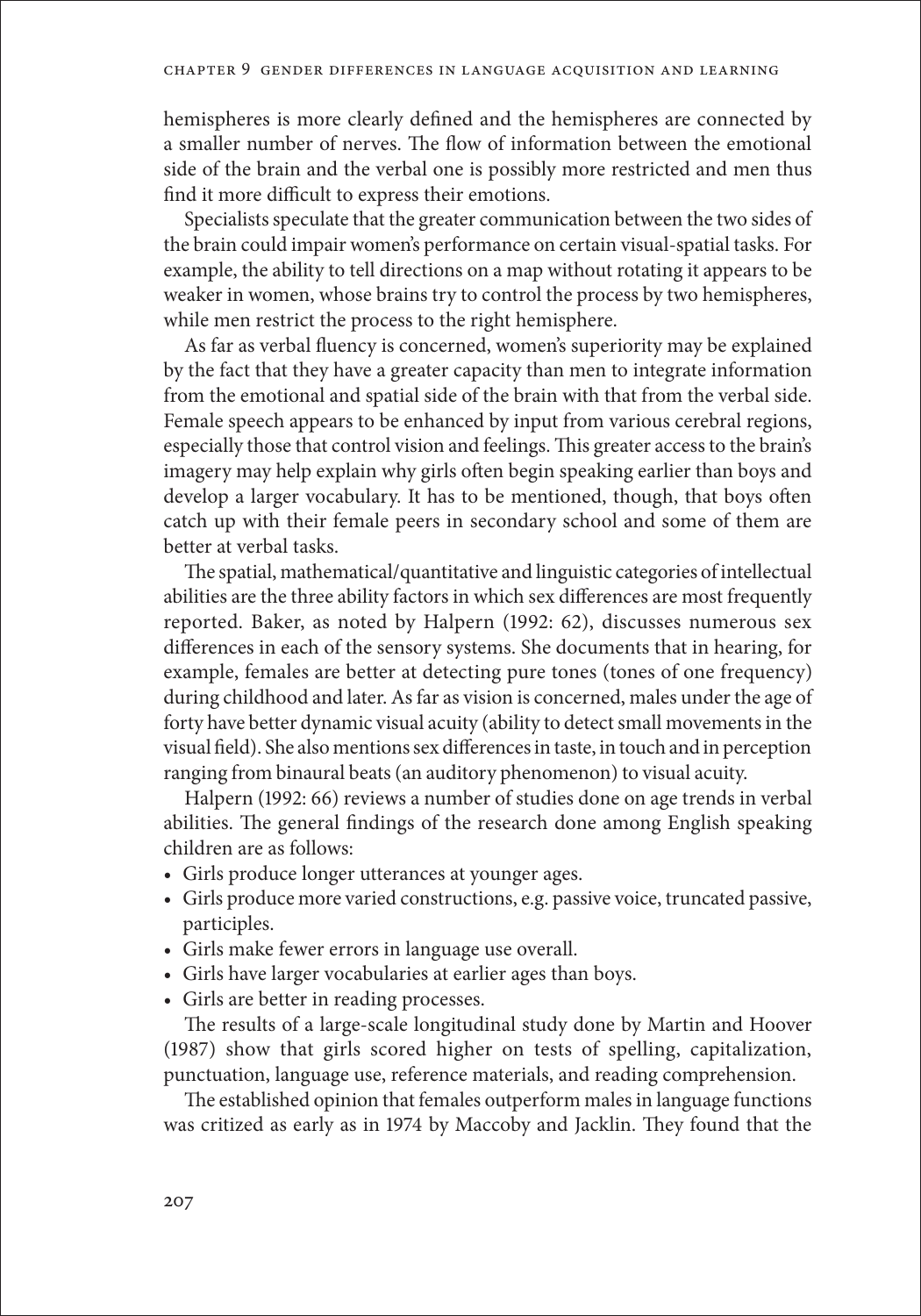"classic" studies of child language development which demonstrated sex difference in language development in the first years of life were based on very small samples, where differences would not even reach statistical significance in large samples. They concluded, on the basis of a large number of studies on pre-school children that had been conducted up to the time of their review, that no consistently significant sex differences in linguistic abilities were found in children of that age.

Research on children in their early school years through to early adolescence was, according to Maccoby and Jacklin (1974), more easily reviewed, because studies used larger samples and more standardized measures of language ability. The conclusion they reached with regard to that literature was that there was no evidence of sex difference in verbal ability until about age ten or eleven.

They concluded:

for large unselected populations the situation seems to be one of very little sex differences in verbal skill from about 3 to 11, with a new phase of differentiation occurring at adolescence. (Maccoby and Jacklin 1974: 85)

This view was then supported by Halpern (1986: 47):

Although verbal sex differences favouring girls in early childhood may be somewhat tenuous, they emerge clearly at adolescence and continue into old age.

# *9.2.4 Sound production differences between male and female speakers*

Language abilities which are natural, untrained and without any educational bias are presented in our study on differences between young, eight-year-old males and females in foreign sounds production (Arabski 2009). The subjects were 40 eight-year-old primary school pupils (20 girls and 20 boys), native speakers of Polish, who were asked to repeat after hearing the following items recorded by an American native speaker.

|       |       | 3    | 4      | 5     | 6     |       | 8    | 9          | 10         |
|-------|-------|------|--------|-------|-------|-------|------|------------|------------|
| pat   | rib   | gate | teethe | today | bat   | dip   | Kate | tang       | thane      |
| 11    | 12    | 13   | 14     | 15    | 16    | 17    | 18   | 19         | 20         |
| ridge | baths | mesh | shot   | veal  | cloth | cause | dove | tip<br>tip | mug<br>mug |

**Table 1** Tested items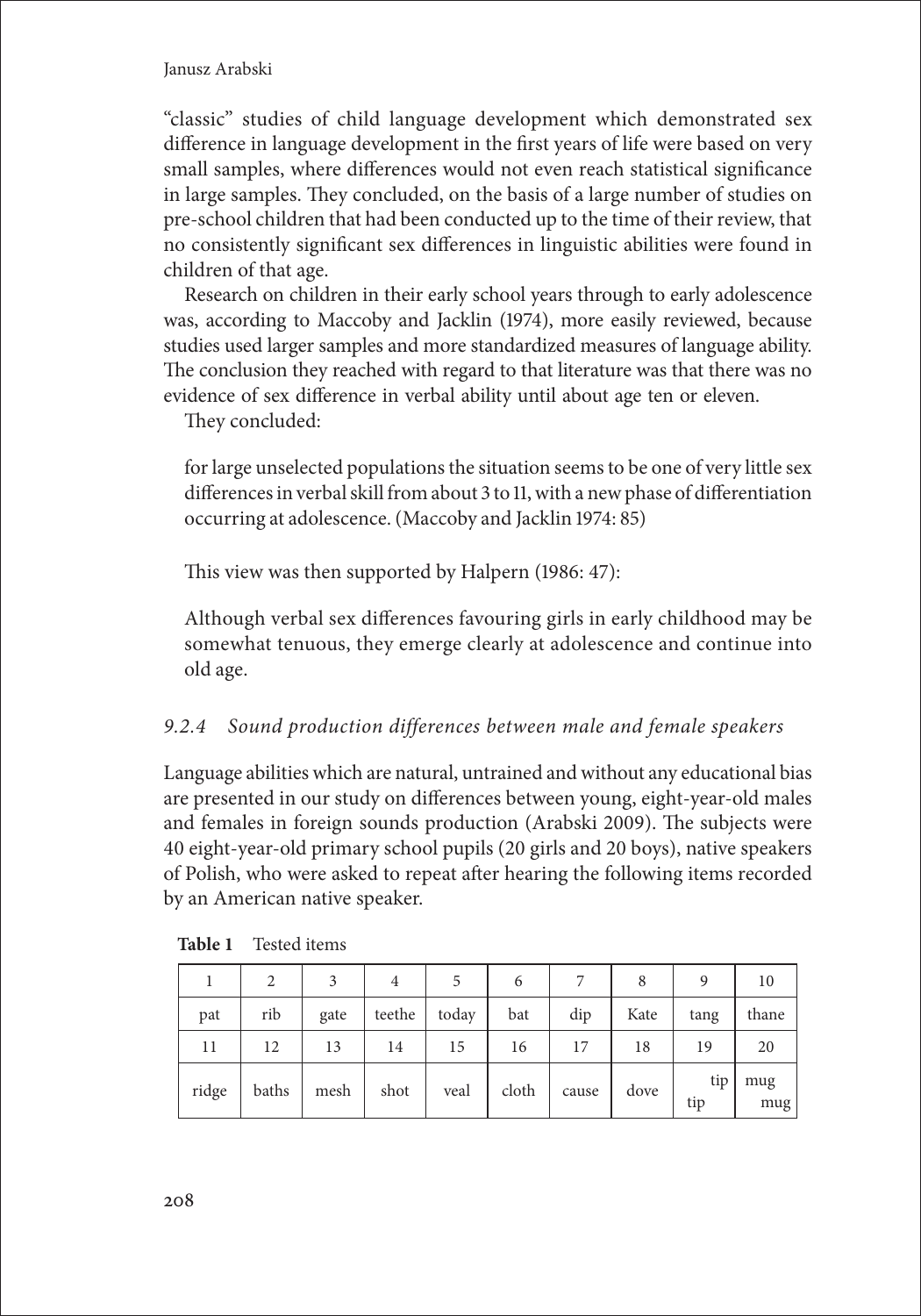The aim of the study was to find out about the differences between young pre-pubescent males and females in foreign sound production. All the subjects had been exposed to English for about five months before the recordings. They took English as their first grade curriculum subject with the same teachers and the same amount of instruction time – two hours a week.

We were expecting the following pronunciation problems in the above 20 items:

| 1.  | pat               | aspiration, /æ/                           |
|-----|-------------------|-------------------------------------------|
| 2.  | rib               | r, final voiced /b/                       |
|     | 3. gate           | minimal pair with Kate                    |
|     | 4. teethe         | aspiration, final voiced /ð/              |
|     | 5. today          | $\sqrt{e}$                                |
|     | $6.$ bat          | /æ/, minimal pair with <i>pat</i>         |
|     | 7. $dip$          | minimal pair with tip                     |
|     | 8. Kate           | aspiration                                |
|     | 9. tang           | aspiration, $/\eta/$                      |
|     | 10. thane         | initial $/\theta/$                        |
|     | 11. ridge         | r, final palatalized $\frac{d}{dx}$       |
|     | 12. baths         | final $/\theta s/$                        |
|     | 13. mesh          | final palatalized $/\int$                 |
|     | 14. shot          | initial palatalized / f/                  |
|     | $15.$ <i>veal</i> | final $/1/$                               |
|     | 16. cloth         | final $/\theta/$                          |
|     | 17. cause         | aspiration                                |
|     | $18.$ dove        | final voiced /v/                          |
| 19. | tip               |                                           |
|     | tip               | intonation (rising)                       |
| 20. | mug               |                                           |
|     | mug               | final voiced $/g/$ , intonation (falling) |
|     |                   |                                           |

The number of correct repetitions is given in Table 2. Aspiration was measured by Praat 4.6.18 speech-analysis software and the results of the analysis are presented after the following tables (Table 2 and Table 3).

| Table 2 Number of correct repetitions (productions) |  |  |
|-----------------------------------------------------|--|--|
|-----------------------------------------------------|--|--|

| Number of repetitions | Tested items | Males | Females |
|-----------------------|--------------|-------|---------|
|                       |              |       |         |
| $x - 60$              | $(1)$ pat    |       |         |
|                       | $(2)$ bat    |       |         |
|                       | $(9)$ tang   |       |         |
|                       | total        | 16    | ר ו     |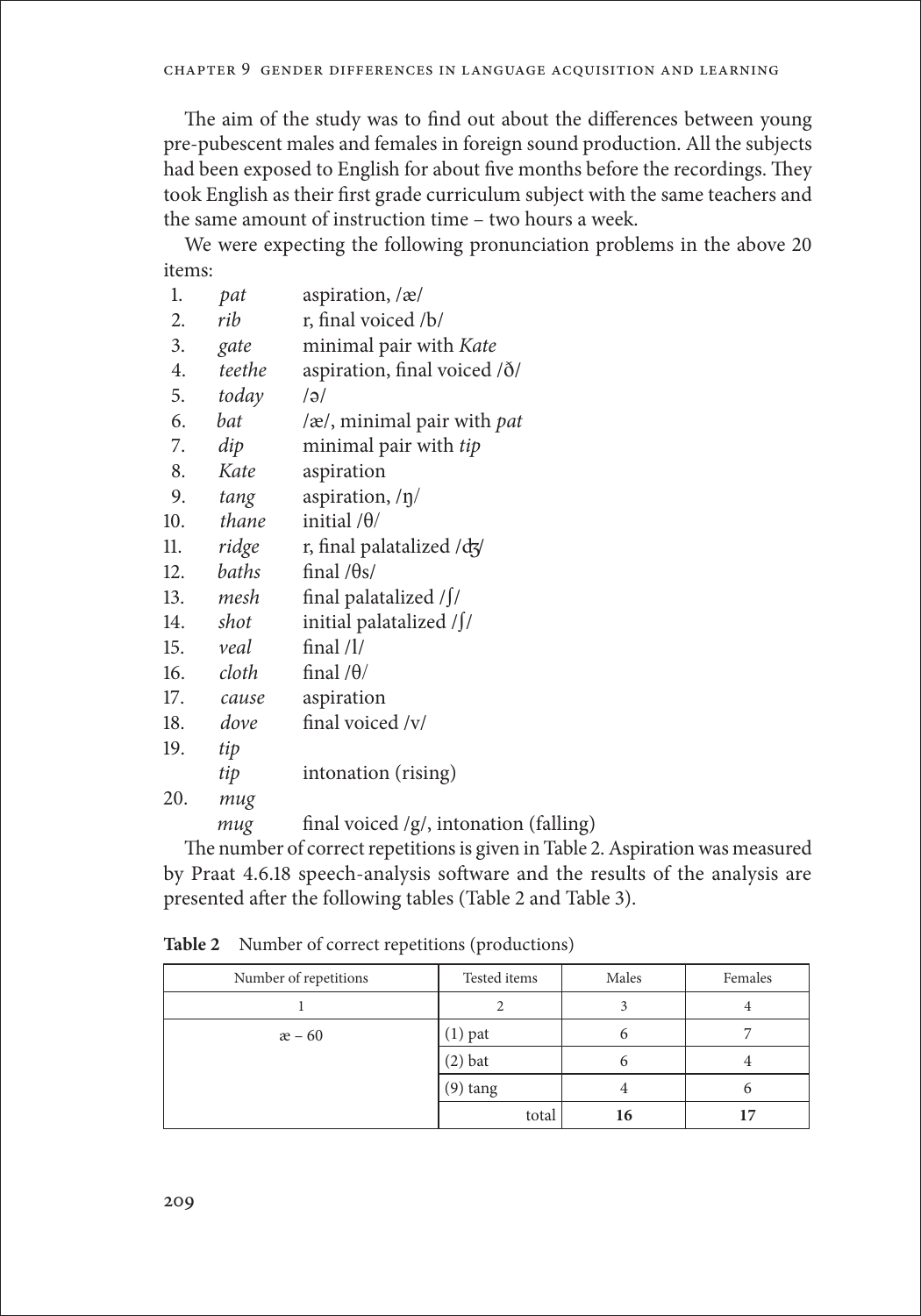cont. tab. 2.

| $\mathbf{1}$             | $\overline{2}$     | $\overline{3}$          | $\overline{4}$          |
|--------------------------|--------------------|-------------------------|-------------------------|
| $\mathfrak{g}$ – 20      | $(5)$ to-day       | 15                      | 16                      |
| $r - 40$                 | $(2)$ rib          | 5                       | $\overline{3}$          |
|                          | $(11)$ ridge       | $\overline{4}$          | $\mathbf{1}$            |
|                          | total              | 9                       | $\overline{\mathbf{4}}$ |
| $\eta - 20$              | $(9)$ tang         | 6                       | 10                      |
| Final voiced - 100       | $(2)$ rib          | 11                      | 12                      |
|                          | $(4)$ teeth        | $\overline{2}$          | $\overline{4}$          |
|                          | $(17)$ cause       | $\overline{4}$          | 6                       |
|                          | $(18)$ dove        | $\overline{4}$          | $\overline{4}$          |
|                          | $(20)$ mug         | $\overline{7}$          | 6                       |
|                          | total              | 28                      | 32                      |
| Palatalization - 60      | $(11)$ ridge       | $\overline{4}$          | $\overline{3}$          |
|                          | $(13)$ mesh        | $\overline{7}$          | 6                       |
|                          | $(14)$ shot        | 8                       | 11                      |
|                          | total              | 19                      | 21                      |
| Initial $/\theta$ / - 20 | $(10)$ thane       | $\overline{2}$          | 6                       |
| Final $/\theta s/- 20$   | $(12)$ baths       | $\overline{\mathbf{4}}$ | 6                       |
| Final $/l/ - 20$         | $(15)$ veal        | $\bf{0}$                | $\overline{2}$          |
| Rising intonation $-20$  | (19)<br>tip<br>tip | 19                      | 17                      |
| Falling intonation $-20$ | $(20)$ mug<br>mug  | 18                      | 12                      |

The results of the study show that the differences between genders in the investigated skill are almost non-existent (2%). It seems that the eight-year-olds have not yet acquired the language roles characteristic of mature males and females. They have not acquired any strategies to deal with the language input they are exposed to. The differences between genders may not exist at that age yet.

# *9.2.5 Sociolinguistic perspective on gender differences in language use*

The next group of objections concerning the opinion that females outperform males in language functions comes from sociolinguists. It concerns the **environment** of second language acquisition and foreign language learning. According to Ehrlich (2001: 105), who presents a historical overview of research that has investigated the relationship between gender and second language acquisition: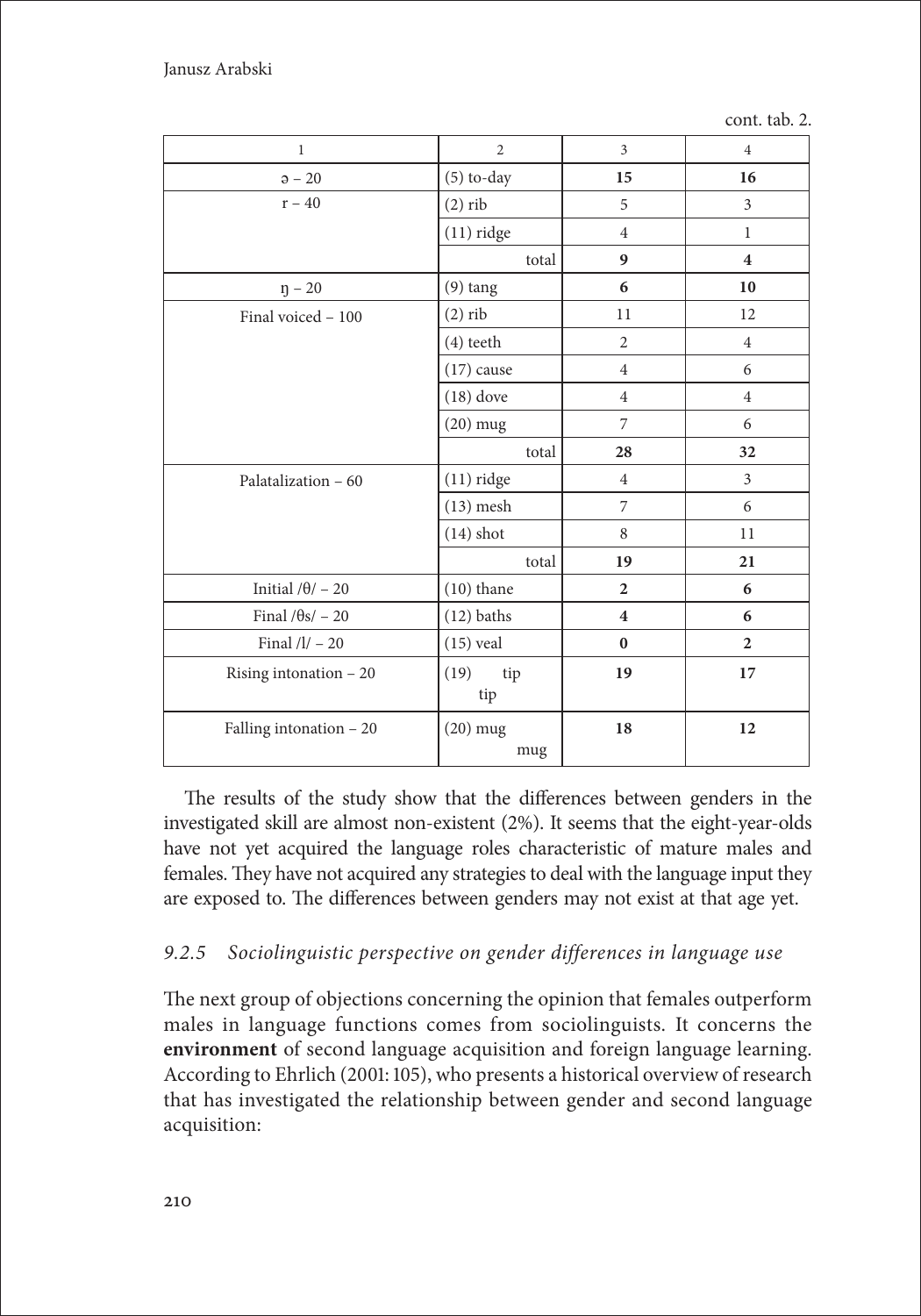Such research… has not acknowledged the complexity of gender as a social construct and thus has simplified and overgeneralized the relationship between gender and language acquisition.

She illustrates her claim by the ethnographic study (Siegel 1994: 648) of four white Western women in Japan, learners of Japanese who improperly used honorifics and sentence-final pragmatic particles associated with Japanese women's language. The reason was "their resistance to adopting what they perceive as an overly humble, overly silly Japanese feminine identity."

While linguistic simplification is a universal property of learners' interlanguages, the particular kind of linguistic simplification displayed by these female learners of Japanese resulted from their distaste for Japanese constructions of femininity as manifested in Japanese women's speech styles. That is, viewing social factors as an analytic category that alters a "normal" trajectory of second language development misses the fact that learners are always situated by age, race, class, and gender and that these social locations permeate the learning process.

The language of males or females from a sociolinguistic perspective has to be considered as a linguistic variable. Another example of gender as a secondary criterion of successful language acquisition is described by Ellis (1994: 204).

Asian men in Britain generally attain higher levels of proficiency in L2 English than do Asian women for the simple reason that their jobs bring them into contact with the majority English-speaking group, while women are often 'enclosed' in their home.

In the new studies on gender differences in language acquisition and learning the above methodological objections encouraged researchers to look for gender-related characteristics of learners and not only for innate gender characteristics.

# *9.2.6 Internal and external gender-related characteristics related to language use*

Current research suggests that adult women do not have a richer vocabulary nor higher verbal intelligence though they are better at spelling, and have a higher verbal fluency understood as generating words beginning or ending with a specific letter. Most important for the purpose of the present discussion, they consistently do better than men on tests of verbal memory (Kimura 2006).

In school conditions girls outperform boys in linguistic abilities. There is a lot of evidence that females are more successful language learners than males.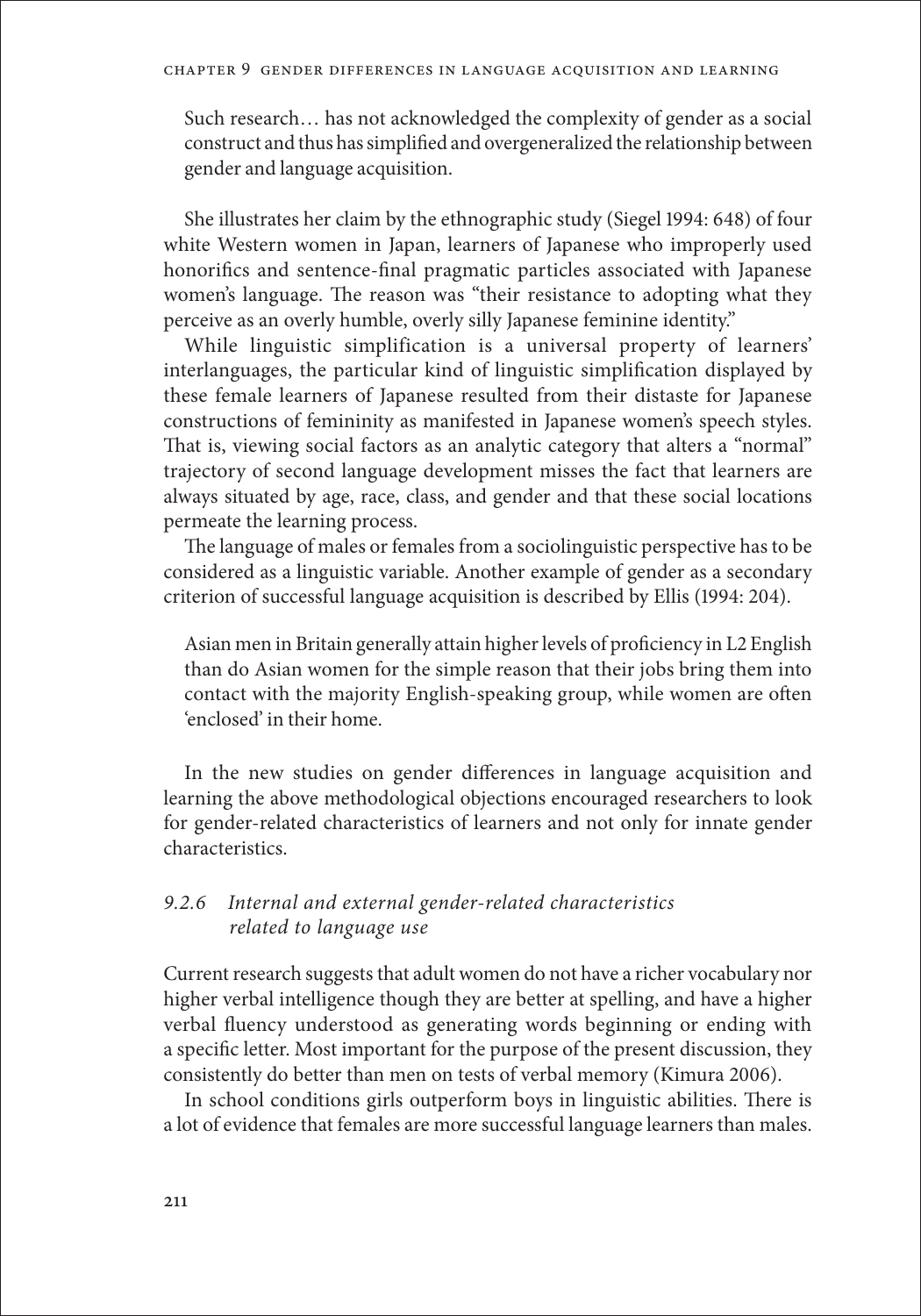This evidence comes from tests results and all kinds of achievement measures. In connection with this the following three areas seem to be problematic for researchers; namely, a) whether males perform better than females during standardized, single performances, b) whether it is females who are better in such cases, or c) whether females score higher on measures of achievement constituting long-term assessment (as, for example, final grades). The source of these discrepancies in opinion lies in the fact that single performances are more prone to fluctuations resulting from test bias (e.g. topic selection), anxiety, and time limitations. All of these factors may differently affect males and females. On the other hand, achievement measures (e.g. final grades) may in fact take into consideration criteria other than a summary of scores during single performances. These other criteria may include, for instance, the "class participation" grade. This may be of advantage to female learners, who are more likely to participate actively during the class. Girls in general are liked more by teachers since it is easier to work with them. They are more disciplined and they accept school with its rules and regulations more willingly than boys.

The achievement measures are therefore not fully reliable sources of information which might justify the conclusion that it is natural aptitude that makes females more successful than males in language abilities. These other factors which happen to go with gender are also seen in the results of a study by Piasecka (2010) on gender differences with respect to reading in a foreign language. They include reading preferences, attitudes to reading, use of computers, use of dictionaries, and specific learning difficulties (e.g. dyslexia). These are gender-related features, components of reading aptitude which are responsible for differences between males and females in reading abilities (discussed in section 9.2.7).

# *9.2.7 Gender-determined strategy use in language learning*

Wallentin (2009) after analysing over 140 publications on sex differences in verbal abilities, claims, among other things:

[...] it is important to stress that most language-processes are highly complex, and thus there may be more than one cognitive strategy for solving many language-related tasks […].

Sex differences may exist in the choice of strategy for certain tasks along with other socio-demographic variables, such as age, level of education and previous exposure.

Indeed the difference between males and females in the application and use of learning strategies was convincingly seen in the results of our study, "Gender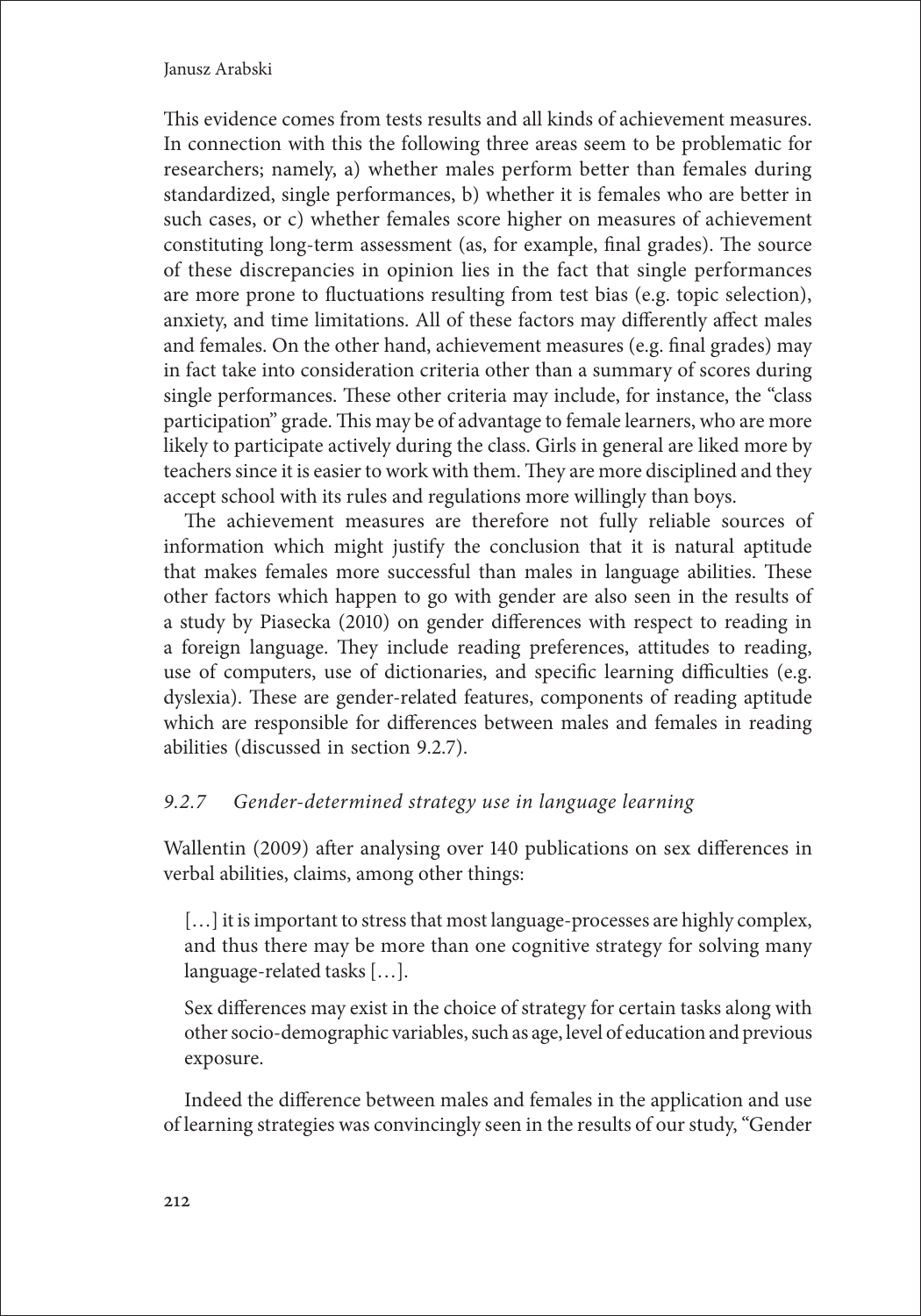Differences in Language Learning Strategy Use" (Arabski 1999). We investigated and wanted to show the differences between males and females in terms of their reliance on and use of learning strategies in the process of foreign language learning in a school setting.

The subjects were 30 girls and 30 boys from the final grade of secondary school (eighteen years old) in Katowice, Poland. They were students of an intensive English program consisting of 5–6 hours per week for the previous four years. All the students were native speakers of Polish. The subjects were to identify strategies that they used in learning English. We used Strategy Inventory for Language Learning (SILL) by Oxford (1990) for this purpose. The students were to answer questions listed in SILL to identify strategies that they had used in learning English.

Our data provides evidence that a majority of strategies are used more often by girls than by boys. Only four strategies out of fifty were used more often by boys than by girls (nos. 19, 27, 39, 41), but the difference between the two groups in this respect was not statistically significant. These strategies are:

(19) Analyzing contrastively ("I look for words in my own language that are similar to new words in English").

(27) Reading without looking up every word ("I read English without looking up every new word").

(39) Using relaxation ("I try to relax whenever I feel afraid of using English"). (41) Rewarding yourself ("I give myself a reward or treat when I do well in

English"). There are 30 strategies from Oxford (1990) list in which a significant statistical difference appeared and all were used more often by the female group:

## **A. Memory Strategies**

- 1. Associating/elaborating
- 5. Using rhyming
- 6. Using pictures
- 8. Reviewing
- 9. Remembering location

# **B. Cognitive Strategies**

- 10. Repeating
- 11. Imitating native speakers
- 12. Practising with sounds
- 14. Starting conversations in English
- 15. Watching TV/Going to movies
- 16. Reading for pleasure
- 18. Skimming
- 20. Recognizing and using formulas and patterns
- 23. Summarizing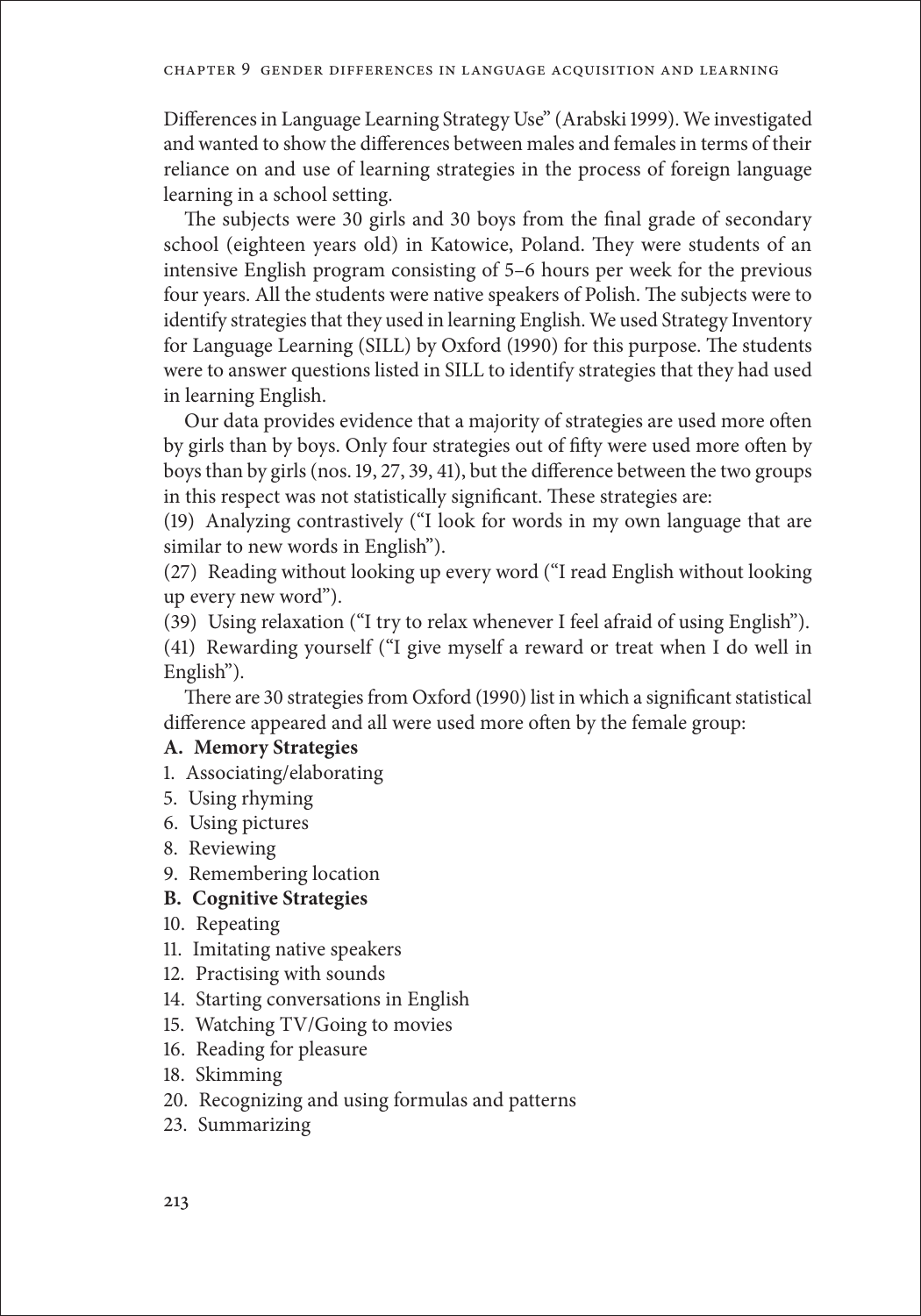# **C. Compensation Strategies**

- 25. Using mime or gesture
- 26. Coining new words

# **D. Metacognitive Strategies**

- 30. Looking for various ways to use English
- 32. Paying attention
- 33. Finding out about language learning
- 34. Planning for a language task
- 35. Looking for practice opportunities (speaking)
- 36. Looking for practice opportunities (reading)
- 37. Setting goals and objectives
- 38. Self-evaluating

# **E. Affective Strategies**

- 42. Listening to your body
- 43. Writing a language learning diary
- 44. Discussing your feelings with someone else

# **F. Social Strategies**

- 46. Asking for correction
- 48. Cooperating with proficient users of the new language
- 50. Developing cultural understanding.

The biggest difference between males and females is manifested by the following nine strategies. In their case the mean difference between the two groups ranges from 1.0 to 1.2. The strategy numbers are given in brackets and p value is 0.00.

| 1. | (6)  | Using pictures                             | 1.1     |
|----|------|--------------------------------------------|---------|
| 2. | (8)  | Reviewing                                  | 1.2     |
| 3. | (10) | Repeating                                  | 1.0     |
| 4. | (12) | Practising with sounds                     | 1.0     |
| 5. | (25) | Using mime or gestures                     | 1.0     |
| 6. | (33) | Finding out about language learning        | 1.1     |
| 7. | (44) | Discussing your feelings with someone else | 1.0     |
| 8. | (46) | Asking for correction                      | $1.0\,$ |
| 9. | (50) | Developing cultural understanding          | 1.1     |
|    |      |                                            |         |

According to Wenden (1991: 18), learning strategies are "mental steps or operations that learners use to learn a new language and to regulate their effort to do so." They are abilities which have been acquired through training and they are responsible for success in the language learning process.

# *9.2.8 Gender differences in reading*

Gender differences in L1 and L2 reading were investigated by Piasecka (2010). The participants of the study were 152 girls and 163 boys, at the age of fifteen,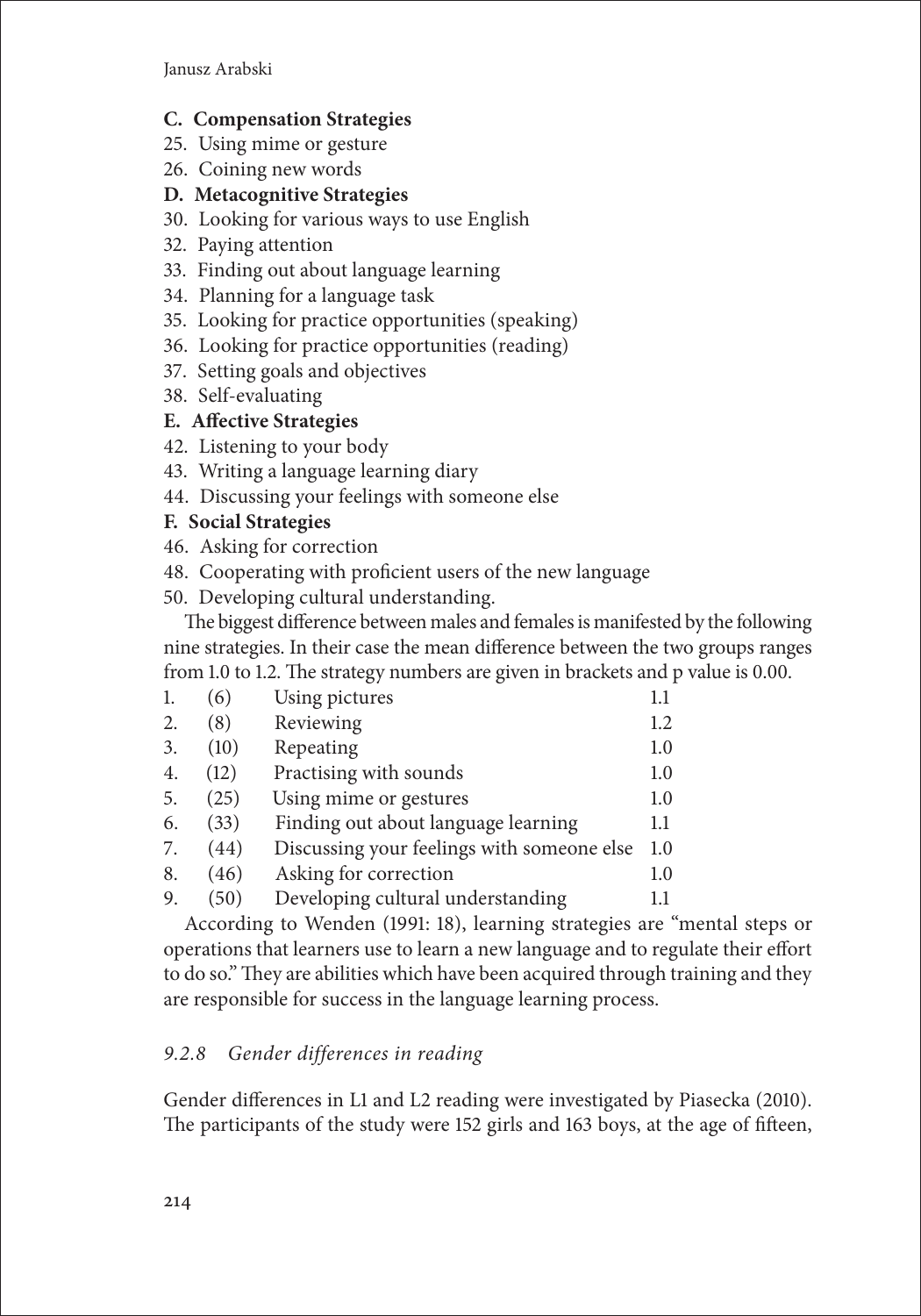secondary school students. In her study the girls show a statistically significant advantage on all the measures related to school success. They read better in both languages, they show a higher level of language aptitude and they obtain higher grades for language subjects than boys. Academically they are more successful than boys, as rendered by the mean general average grade. This does not mean that the boys in the study are not successful. They are – a general average grade of 4.25 implies a better than B level of school achievement.

Other gender differences were found with respect to leisure activities, attitude to reading and reading preferences, the use of dictionaries, the use of computers and learning difficulties. The girls prefer spending their free time meeting friends and family, reading, watching TV, using the Internet, developing their own interests and hobbies, going to the movies, practicing sports, walking, and going to the disco. The boys watch television, use the internet, meet people, read and practice sports. They also go to the movies and the disco. The statistically significant gender differences refer to meeting people, reading, watching TV, using the Internet, practicing sports, going for walks and to the disco. The differences in the manner in which teenagers spend their free time show that girls care more about social relations, read more than boys, watch less television, go for walks and to discos more frequently. The boys, on the other hand, watch more television and are more interested in computers and computer technology. They also meet other people and read, but these activities are less preferred than TV and computers. They also practice more sports than the girls.

Girls' reading preferences are completely different from those of boys. Thus, females like reading youth magazines, youth literature, adventure novels, memoirs, and obligatory books from the school reading list. They also read poetry, newspapers, mystery and fantasy novels, plays and documentaries. Boys also like reading youth magazines but the girls' preferences are stronger. In contrast to girls, boys prefer newspapers, comics, and fantasy and adventure novels. Dyslexic females read better than dyslexic males.

Piasecka's conclusions are: the empirical findings refer only to a fraction of human cognitive abilities, namely to reading literacy where the female advantage is well documented across all age groups. The genders display differential abilities and skills, though recently cognitive gender differences have been reported to be decreasing (Feingold 1996, Kimura 1999).

## 9.3 Concluding remarks

Although genders differ as groups, an individual's activity, behaviour and performance in a range of sociocultural contexts results from a combination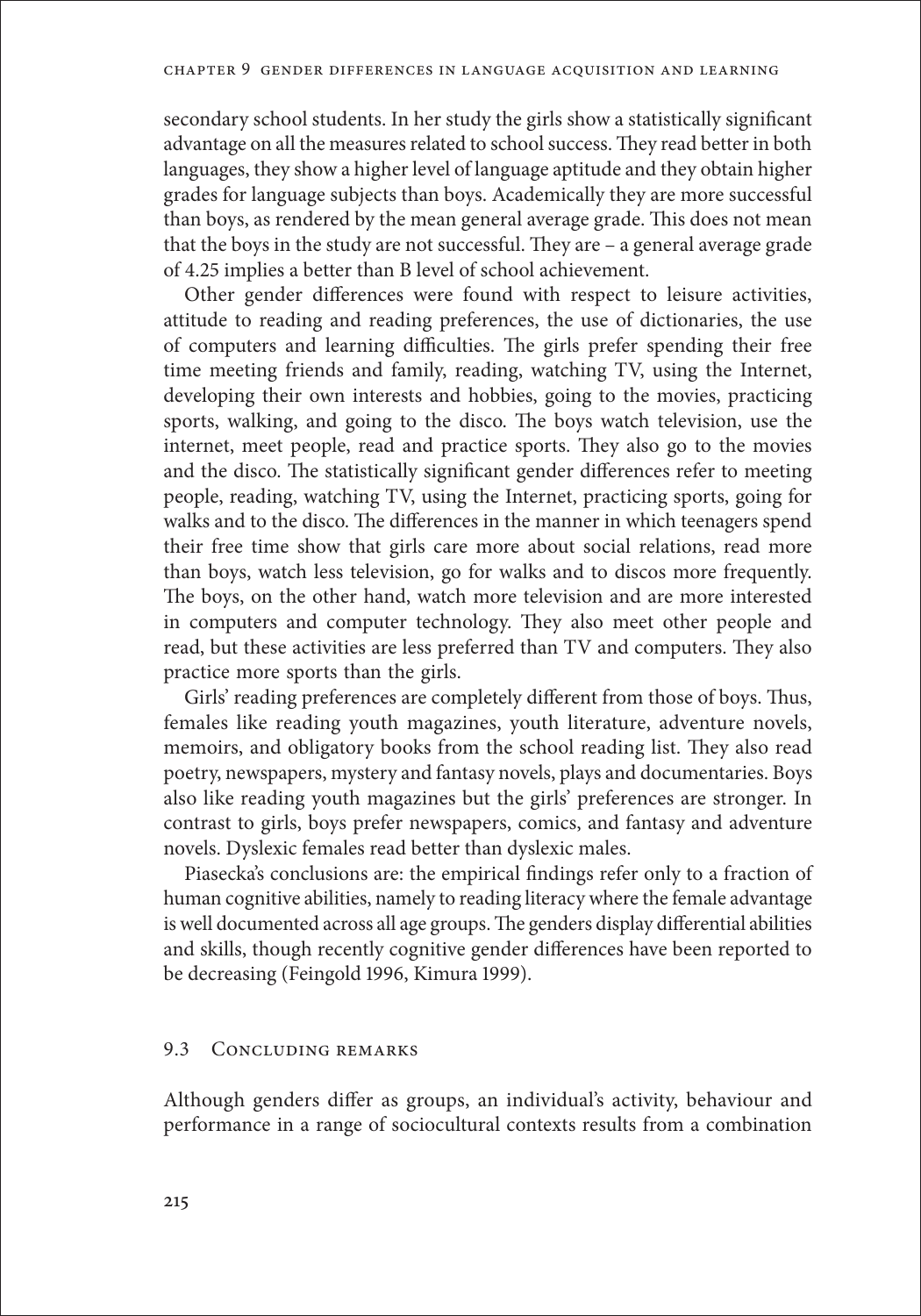of neuronal, genetic, hormonal, environmental and motivational factors and therefore is unique.

The study by Piasecka (2010) is evidence that reading ability consists of or is influenced by many factors, such as language aptitude, school grades, attitude to reading and reading preferences, use of dictionaries, use of computers and learning difficulties. It seems that the same applies to other language skills with the combinations of other factors, of course, but sex is only one of the factors deciding the differences between groups representing different genders.

I have selected the above findings to show that when studying gender differences in language learning we have to consider other factors than gender and by so doing we become acquainted with them better.

Studies on gender differences in language learning make us aware of the complexity of the role of gender in language acquisition and in the language learning process. The factors which may influence this role and only those which were mentioned in this presentation are (putting aside methodological shortcomings like small samples):

- age
- social locations
- language aptitude related features.

#### **Age**

There was no evidence of sex difference in verbal ability until about age ten or eleven.

## **Social locations**

- a. Western women in Japan learning Japanese applied simplification strategies because of their distaste for Japanese constructions of feminity.
- b. Asian men in Britain attain higher proficiency in L2 English because they have more contact with English than their wives.
- c. School conditions do not guarantee reliable achievement measures.

# **Language aptitude related features**

The use of learning strategies. In the case of reading:

- reading preferences,
- attitudes to reading,
- use of computers,
- use of dictionaries.

For other language skills (e.g. speaking or listening) counterparts can also be found.

Studying gender differences we discover factors which decide successful language learning. We discover which components of e.g. reading abilities, and to what degree, decide proficiency levels in this respect. In section 9.2.2 we have presented an overview of studies on differences between male and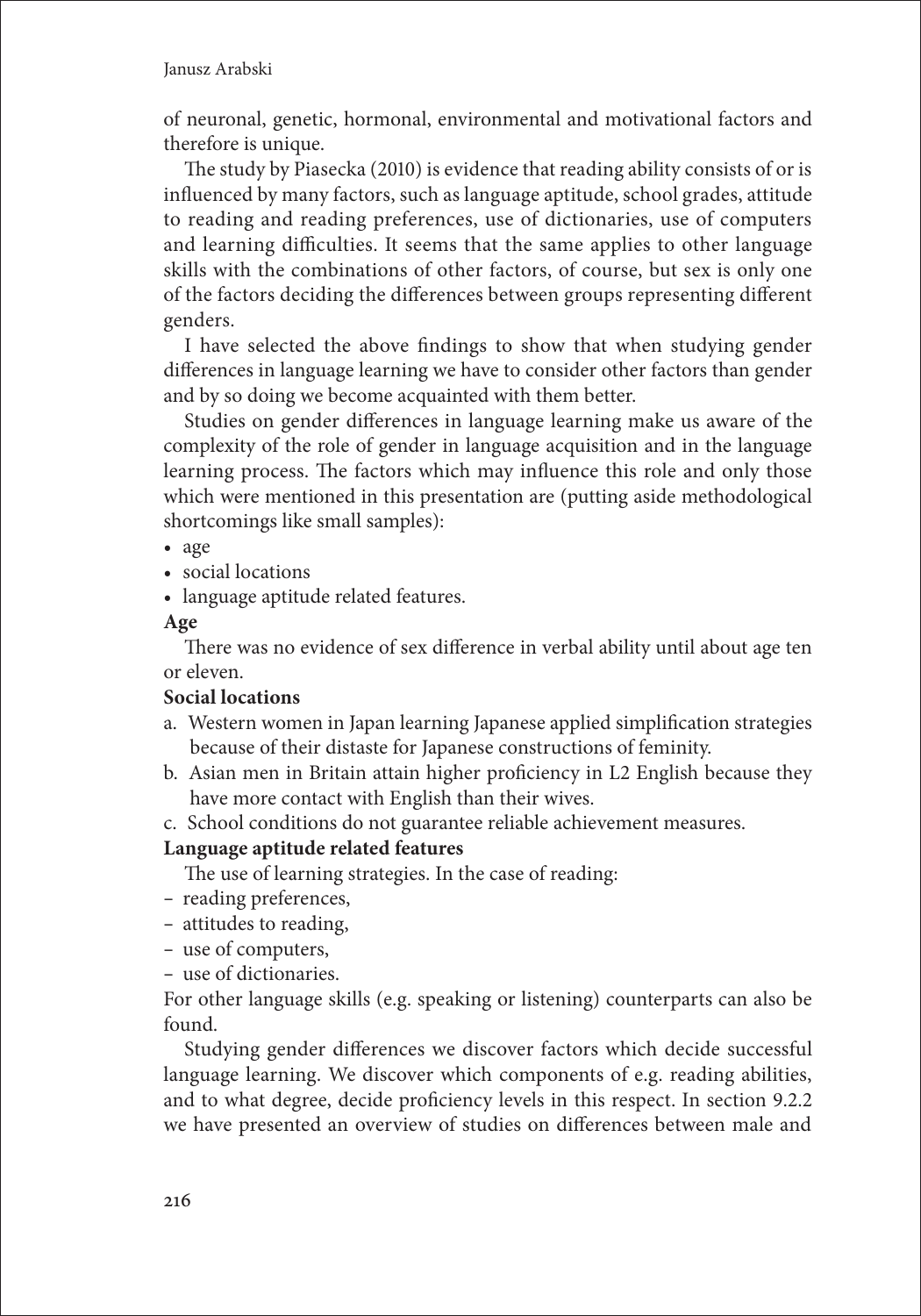female language. It was the starting point of the discussion which then followed and concerned the differences between males and females in second language acquisition and foreign language learning. Different aspects of the problem were presented together with different methodology, points of view and different study results. The main idea of the chapter is to show how they were evolving in the course of time.

#### **REFERENCES**

- Arabski, J. 1999. "Gender differences in language learning strategy use. A pilot study". In B. Missler and U. Multhaup (eds.), *The Construction of Knowledge, Learner Autonomy and Related Issues in Foreign Language learning. Essays in Honour of Dieter Wolff.* Tübingen: Stauffenburg Verlag, pp. 160–171.
- Arabski, J. 2009. "Gender differences in production of foreign sounds in 8-yearolds". A paper presented at 21st International Conference on Foreign Language Learning and Second Language Acquisition at Szczyrk (May 28–30).
- Arabski, J. 2012. "New perspectives on gender differences in language acquisition and learning*.* Proceedings of 9th ISAPL Congress in Bari (June 23–25, 2010).
- Chambers, J.K. 1995. *Sociolinguistic Theory.* Oxford: Blackwell.
- COATES, J. 1993. "No gap, lots of overlap: turn taking patterns in the talk of women friends". In D. GRADDOL, J. MAYBIN and B. STIERER (eds.), *Researching Language and Literacy in Social Context.* Cleveland: Multilingual Matters, pp. 177–192.
- EHRLICH, S. 2001. "Gendering the 'learner': Sexual harassment and second language acquisition". In A. PAVLENKO, A. BLACKLEDGE, I. PILLER and M. TEUTSCH-DWYER (eds.), *Multilingualism, Second Language Learning, and Gender*. Berlin, New York: Mouton de Gruyter, pp. 103–129.
- Ellis, R. 1994. *The Study of Second Language Acquisition.* Oxford: Oxford University Press.
- FEINGOLD, A. 1996. "Cognitive gender differences: Where are they and why are they there?" *Learning and Individual Differences* 8: 25–32.
- Freeman, R., and B. McElhinny 1996. "Language and gender". In S. McKay and H. Hornberger (eds.), *Sociolinguistics and Language Teaching*. Cambridge: Cambridge University Press, pp. 218–280.
- Jenkins, M. 1986. "What's so funny?: Joking among women". *Proceedings of the First Berkeley Women and Language Conference 1985*. Berkeley: Berkeley Women and Language Group, Department of Linguistics, University of California, pp. 135–151.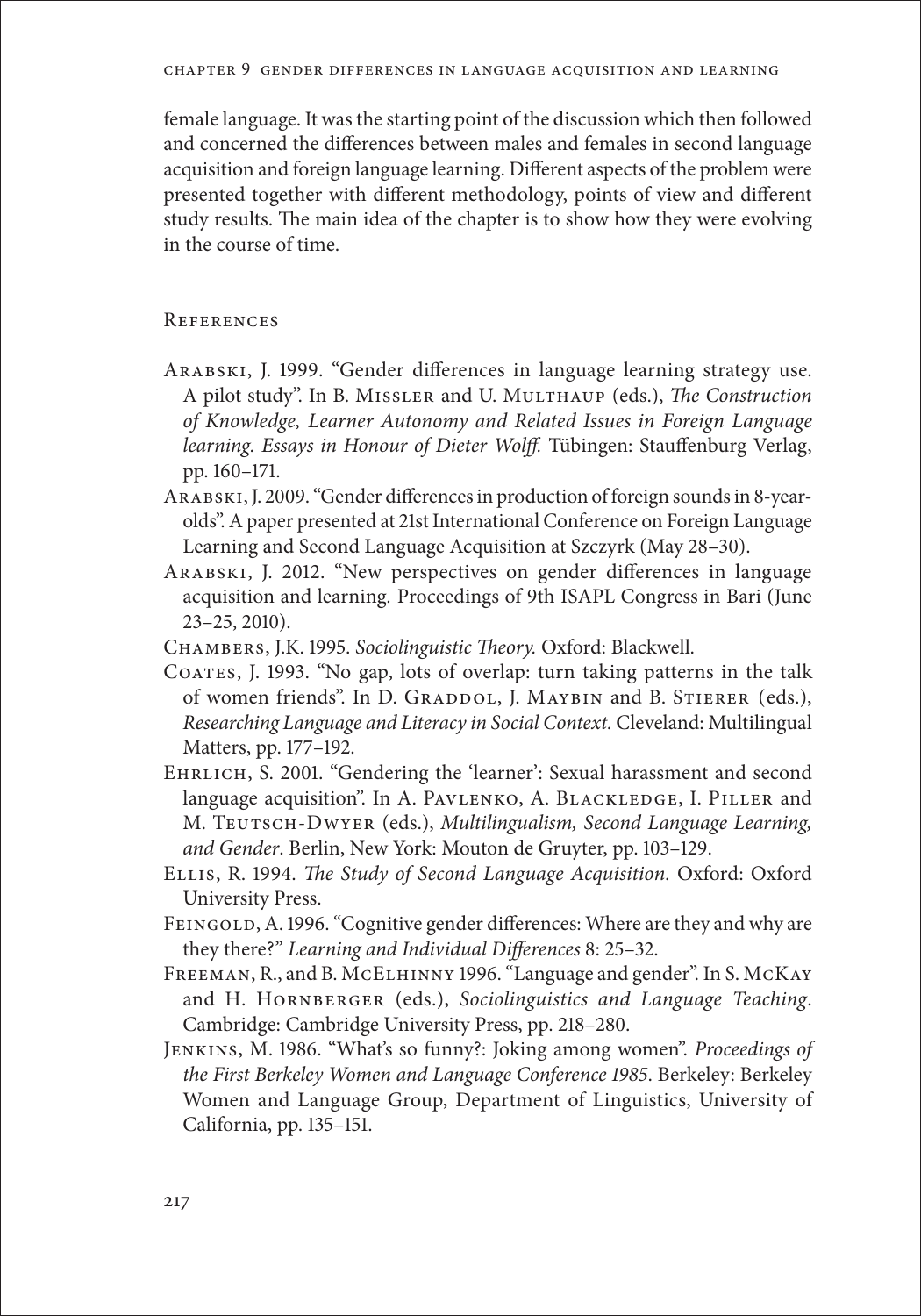- Jespersen, O. 1922. *Language: Its Nature, Development, and Origin*. London: Allen and Unwin.
- Karwatowska, M., and J. Szpyra-Kozłowska 2005. *Lingwistyka płci. On i ona w języku polskim.* Lublin: Wydawnictwo Uniwersytetu Marii Curie-Słodowskiej.
- Kimura, D. 1999. *Sex and Cognition.* Cambridge, MA: MIT Press.
- Labov, W. 1972. *Sociolinguistic Patterns*. Philadelphia: University of Pennsylvania Press.
- Labov, W. 1966. *The Social Stratification of English in New York City*. Washington, D.C.: Center for Applied Linguistics.
- Lakoff, R. 1973. "Language and woman's place". *Language in Society* 2, pp. 45–80.
- Maccoby, E.E., and C.N. Jacklin 1974. *The Psychology of Sex Differences.* Stanford, CA: Stanford University Press.
- Martin, P.J., and H.D. Hoover 1987. "Sex differences in educational achievement: A longitudinal study". *The Journal of Early Adolescence SPRING*  7: 65–83. (Special Issue: Sex Differences in Early Adolescents).
- OXFORD, R. 1990. *Language Learning Strategies: What Every Teacher Should Know*. New York: Newbury House.
- PAINTER, D. 1980. "Lesbian humor as a normalization device". In C. BERRYMAN and V. Eman (eds.), *Communication, Language and Sex*. Rowley, MA: Newbury House, pp. 132–148.
- Piasecka, L. 2010. "Gender differences in L1 and L2 reading". In J. Arabski and A. WOJTASZEK (eds.), *Neurolinguistic and Psycholinguistic Perspectives on SLA*. Bristol-Buffalo-Toronto: Multilingual Matters, pp. 145–158.
- Siegel, M. 1994. "Second-language learning, identity and resistance: White women studying Japanese in Japan". In M. BUCHOLTZ, A.C. LIANG, L. SUTTON and C. Hines (eds.), *Cultural Performances: Proceedings of the Third Berkeley Women and Language Conference* (April 8–10)*.* Berkeley, CA: University of California, Berkeley Women and Language Group, pp. 642–650.
- Tannen, D. 1990. *You Just Don't Understand: Men in Conversation.* New York: William Morrow.
- TRUDGILL, P. 1972. "Sex, covert prestige and linguistic change in the urban British English of Norwich". *Language in Society* 1 (2): 175–195.
- WALLENTIN, M. 2009. "Putative sex differences in verbal abilities and language cortex: A critical review". *Brain and Language* 108: 175–183.
- Wenden, A. 1991. *Learner Strategies for Learner Autonomy.* Cambridge: Prentice Hall.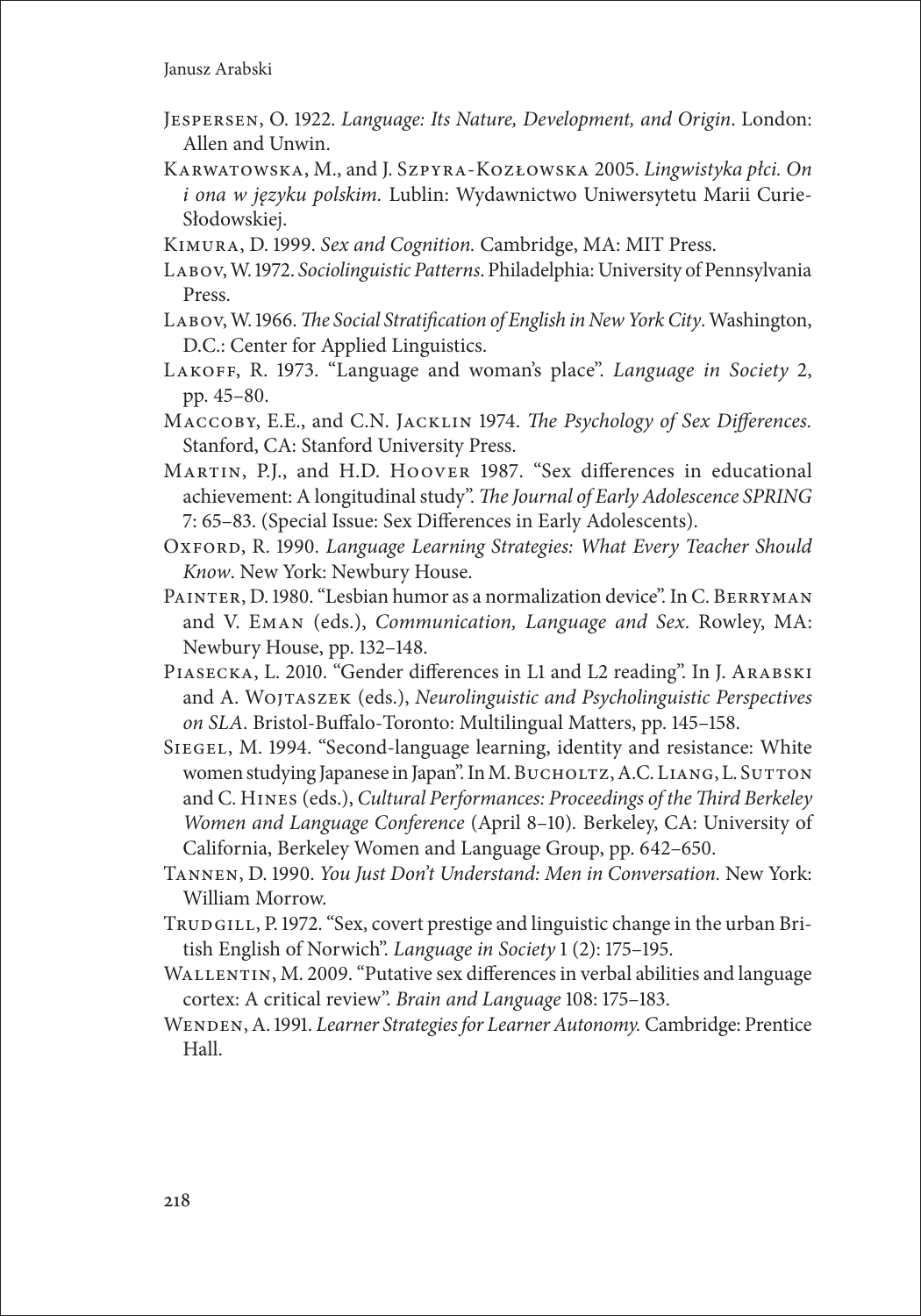#### Płeć a przyswajanie języka

#### Streszczenie

W rozdziale zaprezentowano przegląd badań z zakresu różnic w przyswajaniu języka drugiego i obcego przez kobiety i mężczyzn. Wyniki pierwszych badań w tej dziedzinie wskazywały na przewagę kobiet, uzasadniając ją różnicami biologicznymi oraz poznawczymi między przedstawicielami obydwu płci. Kobiety, u których częściej występuje dominacja lewej półkuli mózgu, przejawiają większe zdolności językowe niż mężczyźni, u których częściej występuje dominacja prawopółkulowa. Również w procesie ewolucji kobiety jako matki lepiej wykształciły sprawności językowe. Późniejsze badania, uwzględniające nowe metody i interpretacje, nie potwierdzają takich różnic między przedstawicielami obydwu płci. Rozdział zawiera opis dwóch badań przeprowadzonych przez Autora. Pierwsze z nich dotyczyło różnic między dziewczętami a chłopcami w wieku licealnym w zakresie stosowania strategii uczenia się, drugie natomiast percepcji obcojęzycznych głosek wśród dzieci w wieku przedszkolnym. Przykładem nowej metodologii stosowanej przy interpretacji różnic między kobietami a mężczyznami w przyswajaniu języka obcego są badania dotyczące nauki czytania w języku obcym przeprowadzone wśród młodzieży szkolnej (w wieku 15 lat). Wykazano w nich, że różnice dotyczą nie samej płci, lecz jej immanentnych cech, np. gustów literackich, stosunku do czytania, korzystania z komputera itp. Cechy te korelują ze skutecznością rozwijania sprawności czytania w języku obcym.

#### Janusz Arabskski

#### Das Geschlecht und die Spracherlernung

#### Zusammenfassung

In dem Kapitel werden Forschungen dargestellt, deren Zweck es war, die Unterschiede zwischen Frauen und Männern bei Erwerbung der zweiten Sprache und der Fremdsprache zu entdecken. Erste Forschungsergebnisse bewiesen die Überlegenheit von Frauen, was mit biologischen und kognitiven Unterschieden zwischen den Vertretern beiderlei Geschlechts begründet wurde. Die Frauen, bei denen viel häufiger eine Dominanz der linken Gehirnhälfte über der rechten Gehirnhälfte als bei den Männern auftritt, lassen größere Sprachbegabung erkennen. In Folge der Evolution haben die Frauen ihre Sprachfähigkeiten auch besser entwickelt. Nach späteren Forschungen, bei denen neue Methoden und neue Auslegung des Phänomens berücksichtigt wurden, hat man schon keine solchen Unterschiede zwischen Frauen und Männern festgestellt. Im vorliegenden Kapitel werden zwei von dem Verfasser durchgeführte Untersuchungen geschildert. Erste von ihnen betraf die Unterschiede zwischen Mäd-